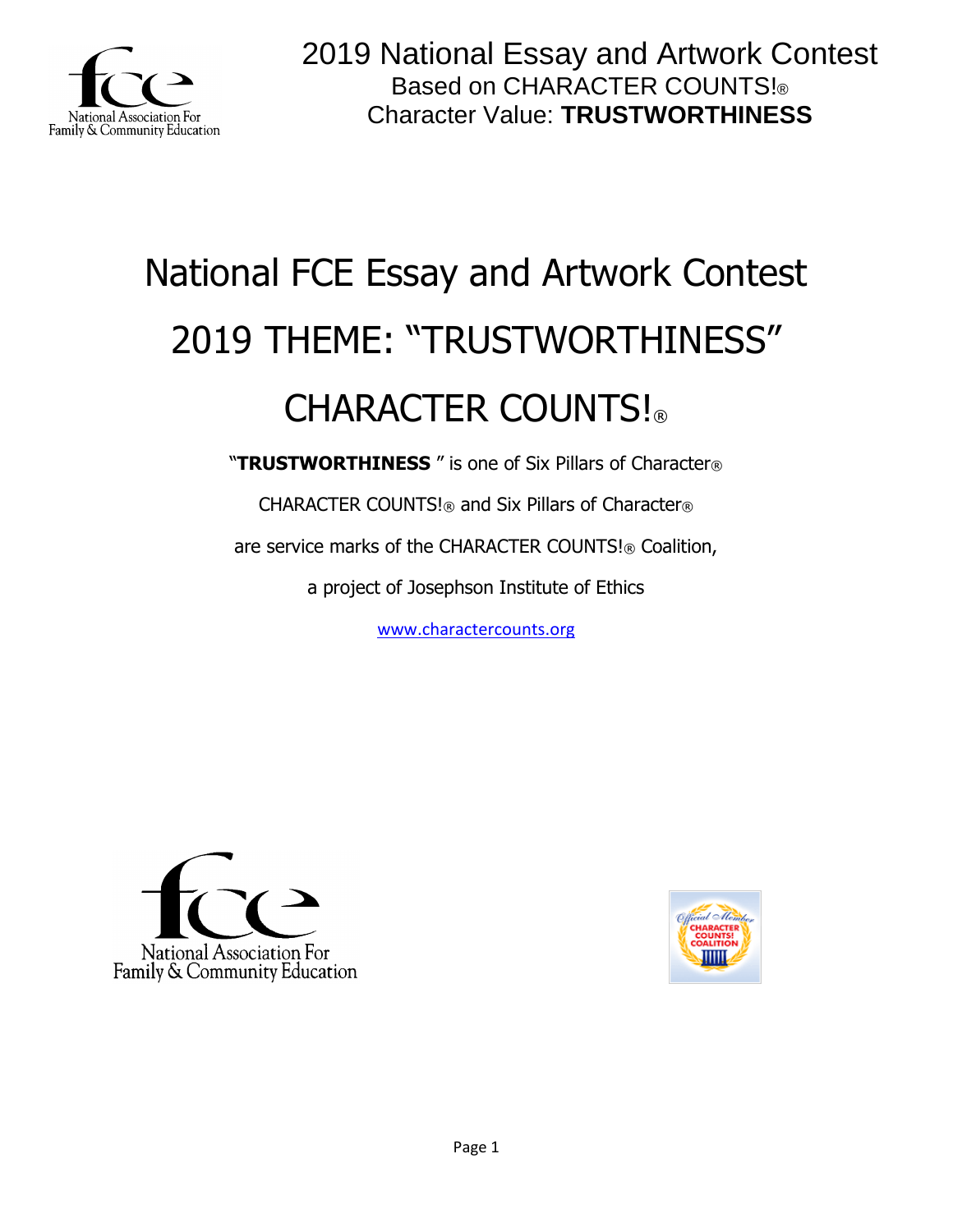

### 2019 ESSAY and ARTWORK CONTEST CRITERIA TRUSTWORTHINESS

Dear State President and Essay and Artwork Contest Chairman:

National FCE members nationwide present an annual contest for all  $4<sup>th</sup>$  grade students in public, private, and home schools. National FCE's Essay and Artwork Contest promotes FCE's literacy programs, CHARACTER COUNTS!® and community involvement. The purpose of the 2019 contest is to encourage students to understand and practice **TRUSTWORTHINESS**, one of the Six Pillars of Character®. The contest encourages students to strive for excellence and creativity in reading, writing, and drawing skills.

### TIME LINE:

- 1. SUGGESTED COUNTY LEVEL:
	- $\triangleright$  The contest will start at the county level.
	- The contest can run **September 1, 2018 thru March 31, 2019.** *This date may be adjusted as long as the State entry is postmarked to National FCE by April 15th .*
	- $\triangleright$  Each county is responsible for notifying its local schools, library or other network that would have access to publicizing the contest to eligible  $4<sup>th</sup>$ grade students. It is suggested that the principal of each school be contacted and asked for approval. Contact individual teachers after approval is given by the principal.
	- Make sure the contact information is on the Teacher/Parent letter and the Permission Form
	- $\triangleright$  Sign and complete the information for the fourth grade teachers. Make a copy for each teacher you visit or contact.
	- $\triangleright$  If you choose to inform them of the local and state awards, type an additional paper stating what the awards are.
	- Retired teachers are a good source for judging the entries. **Each judge should receive a letter stating the contest criteria and a judging sheet with instructions.** This will ensure that judges will use the same criteria on all levels.
	- $\triangleright$  Local groups and counties may provide prizes and recognition to local and county winners. Obtain a permission form from the county winner. Send this form with the essay and artwork.
	- $\triangleright$  Each county should forward the original copies of their first place winner to the State FCE Essay and Artwork Chairperson by the state deadline.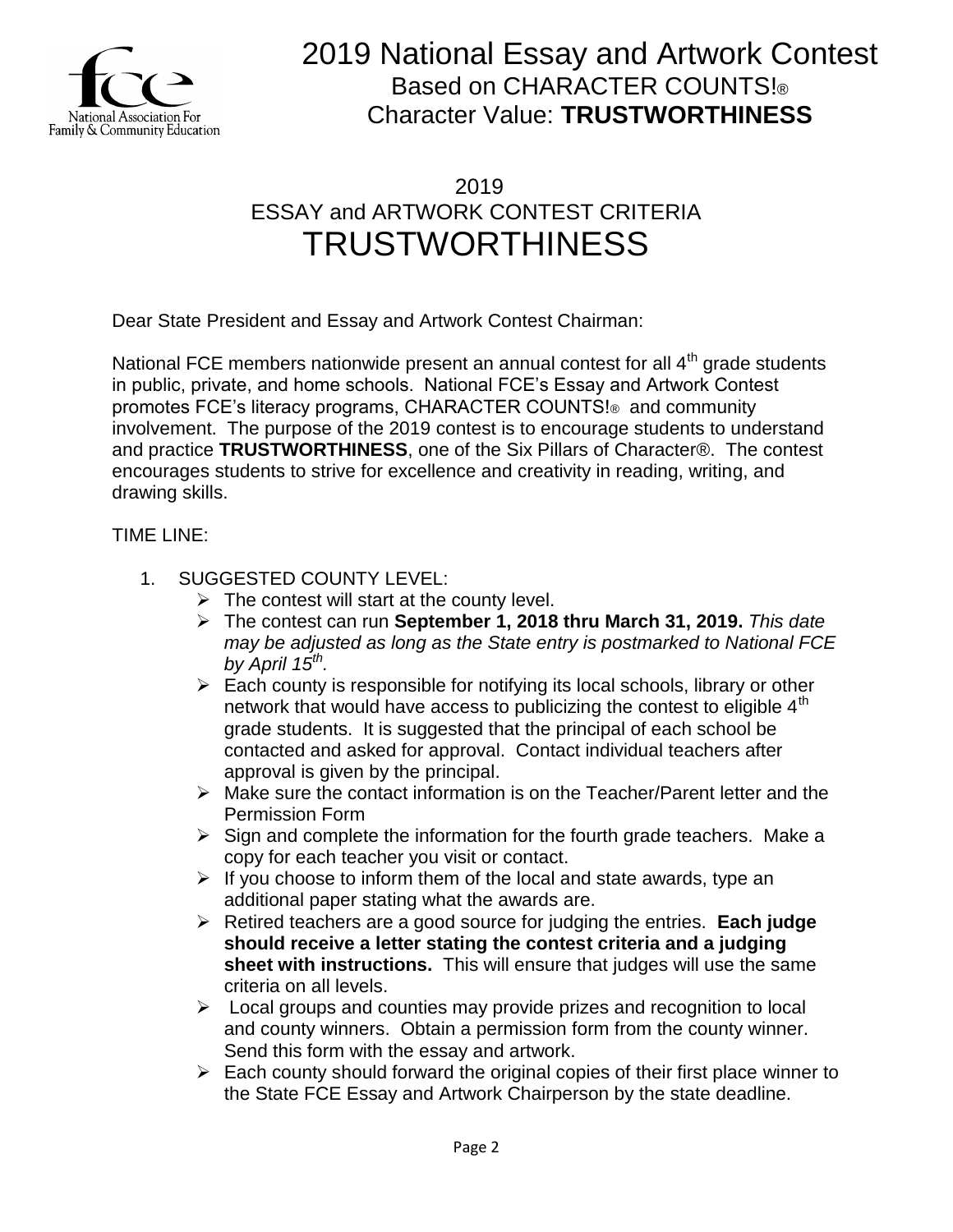

- 2. STATE LEVEL:
	- $\triangleright$  State FCE Associations will judge the winning entries from the counties/parishes in their state. Retired teachers are a good source for judging the entries. **Please use judging instructions and judging sheet included in this packet.** This will ensure that judges from all states will use the same criteria for all levels.
	- $\triangleright$  State FCE Associations provide prizes and recognition to the state winners.
	- $\triangleright$  Send the permission form and the original copy of the first-place winner for each state to the National FCE Headquarters postmarked by April 15, 2019. Please mail the winning entry in a 9"x12" manila envelope to avoid folding the Essay and Artwork.

### 3. NATIONAL LEVEL:

- $\triangleright$  The same judging criteria of creativity/content, grammar/punctuation/sentence structure, vocabulary, and presentation are used on all levels.
- The National 1<sup>st</sup>, 2<sup>nd</sup>, & 3<sup>rd</sup> place winners of the 2019 Essay & Artwork Contest will be announced at the National FCE Annual Conference in 2019.
- The National 1<sup>st</sup>, 2<sup>nd</sup>, & 3<sup>rd</sup> place winners receive visa gift card or check of \$250, \$150, \$50 respectively.
- The National 1<sup>st</sup>, 2<sup>nd</sup>, & 3<sup>rd</sup> place winners' entries will be recognized on the National FCE website, with approval.

### CONTEST CRITERIA:

- 1. Any  $4<sup>th</sup>$  grade level student in a public, private, or home school is eligible.
- 2. Entries are to include an essay and a hand drawn picture. Use #2 lead pencil for both.

### **Do not color the picture.**

### **Do not fold the picture.**

Essay and picture should reflect the characteristic **TRUSTWORTHINESS**. For drawings, use unlined, white paper approximately 8 ½ by 11. For essays, use lined, white paper approximately 8 ½ by 11. The essay shall be a minimum of 50 words.

3. Students should write their name, date, his or her teacher's name, and the name of the school, or home schooled, on the back of the picture and the bottom of the essay.

#### **Thank you for your time and effort in helping make this a successful National Family & Community Education Project in Literacy!**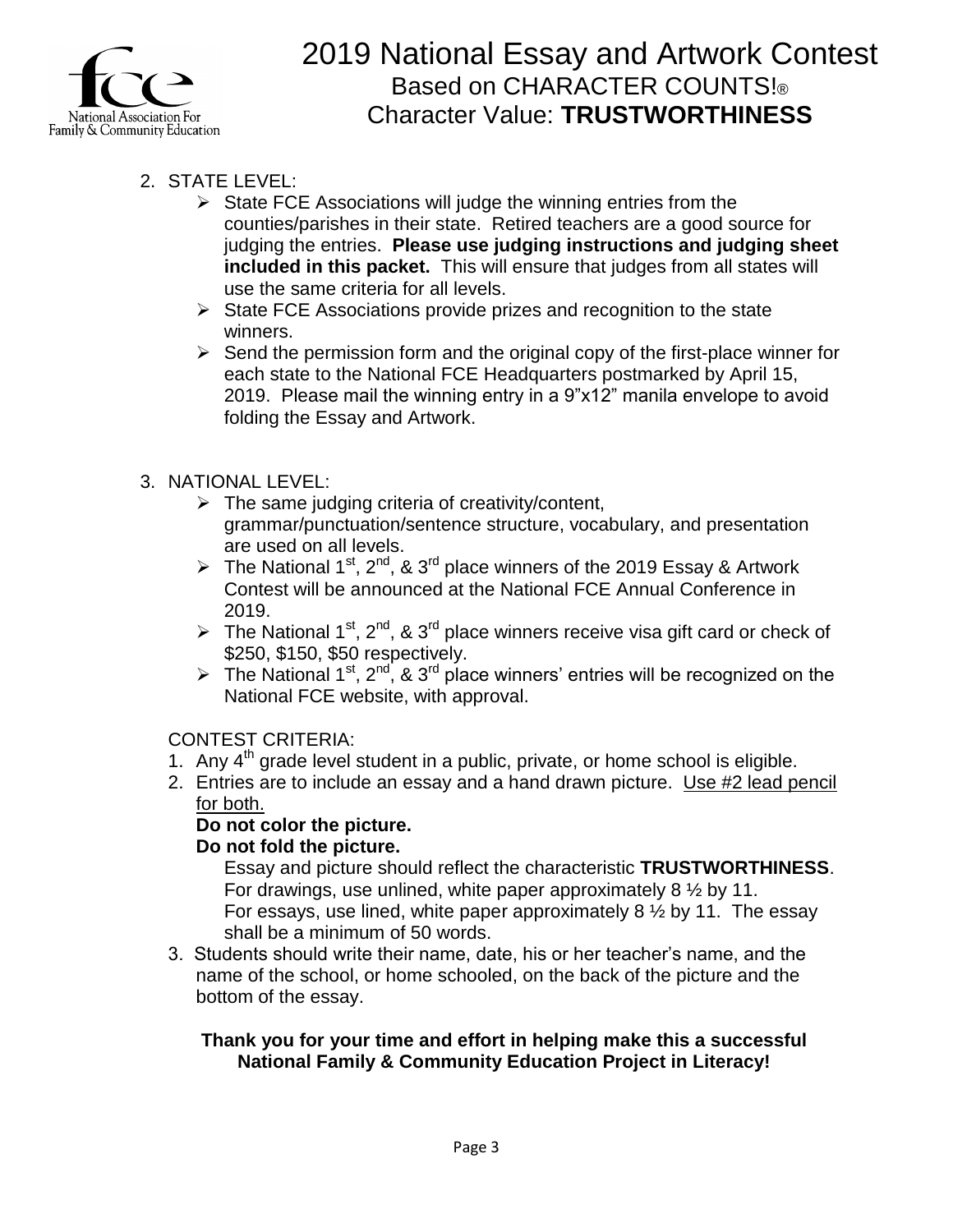

Dear Fourth Grade Teacher/Parent:

The National Family & Community Education members in (state/county) are sponsoring a nation-wide contest. The contest is based on the characteristic **TRUSTWORTHNESS,** and we are asking students to write a short essay or short story about this trait.

The contest starts at the county level, where entries will be judged and winners recognized from the county. The first place county entries will be forwarded to the state level. State FCE Associations, will, in turn, judge and recognize winners for the state. First place state entries will then be judged at the national level. The same judging criteria will be used in all states at all levels. These include: creativity, content, grammar, punctuation, sentence structure, vocabulary, and presentation of the handwriting.

The National  $1^{st}$ ,  $2^{nd}$ , &  $3^{rd}$  place winners receive a Visa Gift Card or check of \$250. \$150, \$50 respectively.

Contest criteria are as follows:

- 1. Any  $4<sup>th</sup>$  grade level student in a public, private, or home school is eligible.
- 2. Entries are to include an essay and a hand drawn picture. Use #2 lead pencil for both. **Do not color the picture.**
	- **Do not fold the picture.**
		- $\triangleright$  Essay and picture should reflect the characteristic **TRUSTWORTHINESS.**
		- For drawings, use unlined, white paper approximately  $8\frac{1}{2}$ " x 11".
		- For essay, use lined, white paper approximately  $8\frac{1}{2}$ " x 11". The essay should be a minimum of 50 words.
- 3. Students should write their name, date, his or her teacher's name, and name of the school, or home schooled, on the back of the picture and at the bottom of the essay.

We hope you will join us in encouraging our students/children to strive for excellence in their writing and drawing skills and in the understanding of **TRUSTWORTHINESS**, an essential characteristic. More information may be obtained by contacting the FCE member below. Mail the Essay and Artwork entry to the member below.

Sincerely,

Name: \_\_\_\_\_\_\_\_\_\_\_\_\_\_\_\_\_\_\_\_\_\_\_\_\_\_\_\_\_\_\_\_\_\_\_\_\_

Address: \_\_\_\_\_\_\_\_\_\_\_\_\_\_\_\_\_\_\_\_\_\_\_\_\_\_\_\_\_\_\_\_\_\_\_\_\_

Phone Number:\_\_\_\_\_\_\_\_\_\_\_\_\_\_\_\_\_\_\_\_\_\_\_\_\_\_\_\_\_\_\_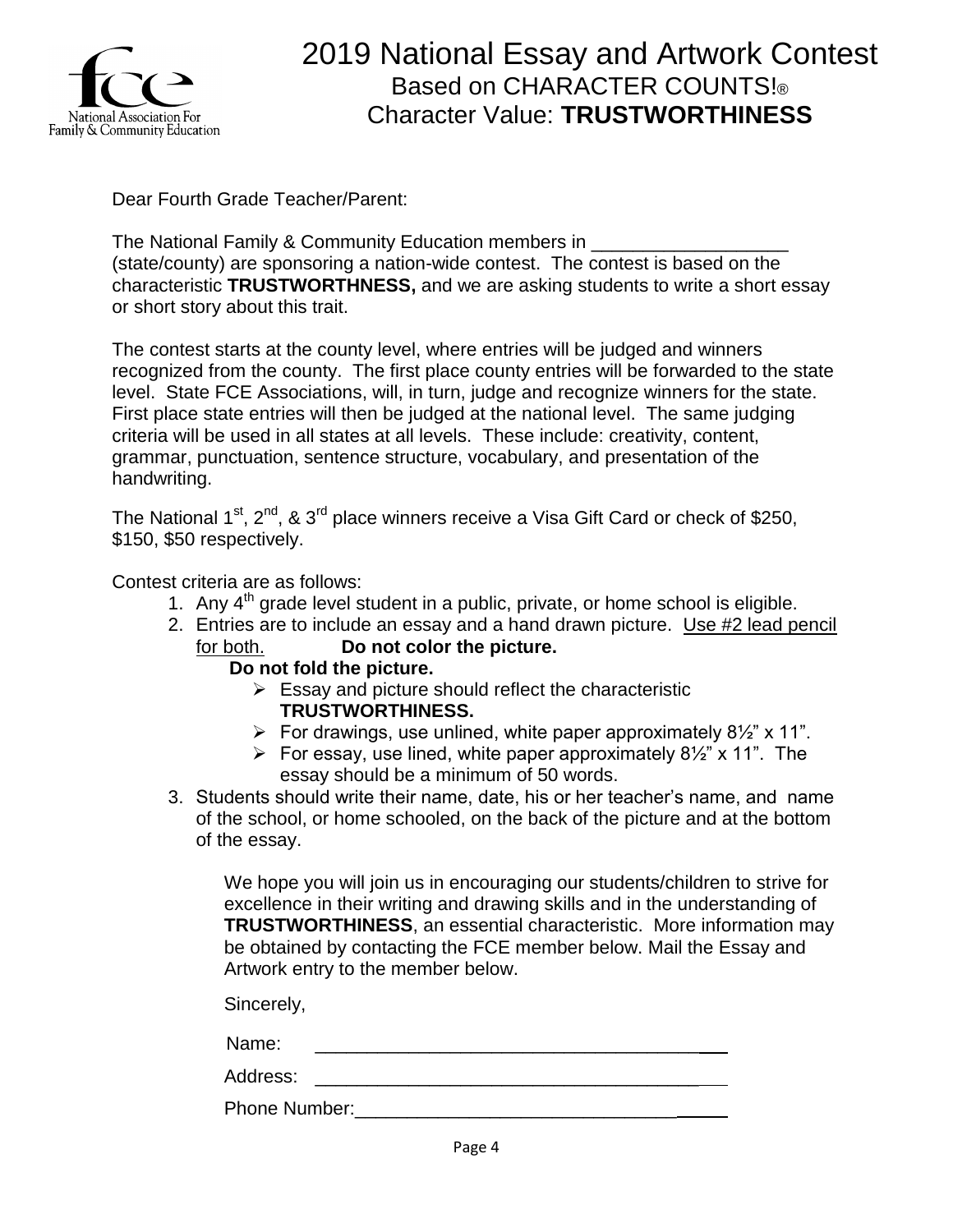

# 2019 ESSAY and ARTWORK **TRUSTWORTHINESS** PERMISSION FORM

(**MUST** be submitted with Essay and Artwork to be eligible for judging)

| Essay and Artwork Contest sponsored by the National Association for Family & Community Education.                         |
|---------------------------------------------------------------------------------------------------------------------------|
| I also give permission for his/her photograph to be used in publications.                                                 |
|                                                                                                                           |
|                                                                                                                           |
|                                                                                                                           |
|                                                                                                                           |
| understand that the essay and drawing become property of National FCE Association.                                        |
|                                                                                                                           |
|                                                                                                                           |
| Student's Complete Address: Phone Number: $(2, 2)$                                                                        |
|                                                                                                                           |
|                                                                                                                           |
|                                                                                                                           |
|                                                                                                                           |
|                                                                                                                           |
|                                                                                                                           |
|                                                                                                                           |
|                                                                                                                           |
| School or Student mail essay and artwork by ______________ to:                                                            |
| <u> 1989 - Johann Stoff, Amerikaansk politiker († 1908)</u><br><u> 1989 - Johann Stoff, amerikansk politiker (* 1908)</u> |
| and the control of the control of the control of the control of the control of the control of the control of the          |
|                                                                                                                           |
| County winner mailed to State President by _____________                                                                  |
| State winner mailed to National FCE Headquarters by April 15.                                                             |
|                                                                                                                           |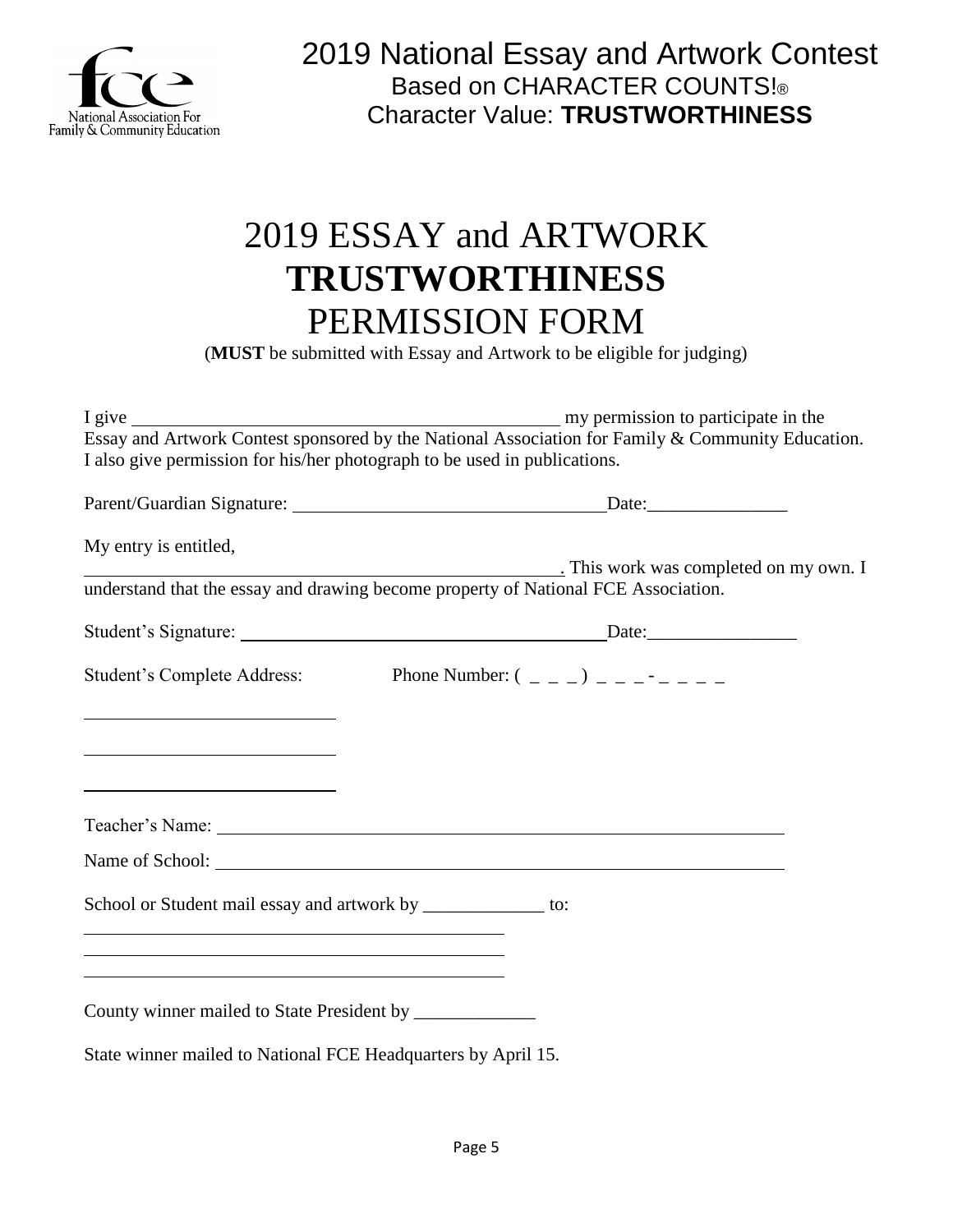

# PRESS RELEASE:

### **2019 Essay and Artwork Contest: TRUSTWORTHINESS**

The \_\_\_\_\_\_\_\_\_\_\_\_\_\_\_\_\_\_\_\_\_\_\_\_\_\_Family and Community Education members join state/county/parish members across the nation in sponsoring an Essay and Artwork Contest for fourth grade students. This contest is held annually, and the theme this year is **TRUSTWORTHINESS**, one of the Six Pillars of Character. Students are to write an essay and create a hand drawn picture.

This FCE nationwide contest provides an opportunity for students to improve literacy skills and develop ethical values. The contest is open to any forth grade-level student attending public, private, or home school.

| The contest runs from       | through                                                                 | . For complete |
|-----------------------------|-------------------------------------------------------------------------|----------------|
| information please contact, |                                                                         |                |
|                             | at (<br>$\mathbf{1}$ and $\mathbf{1}$ and $\mathbf{1}$ and $\mathbf{1}$ |                |
| <b>FCE Contest Chairman</b> | <b>Phone Number</b>                                                     |                |

Mail or fax your release 10 days in advance of the release date.

Date: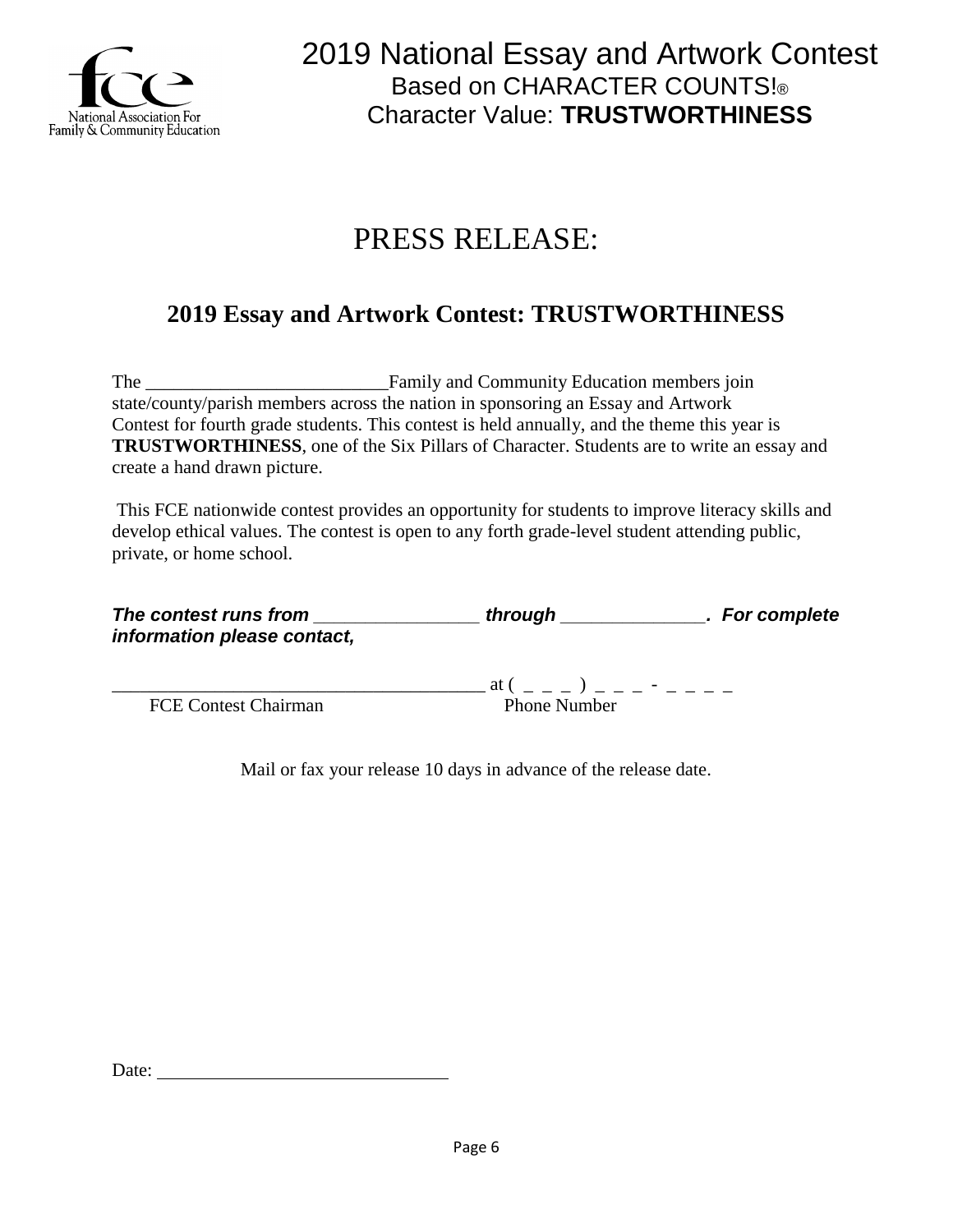

### WEBSITE PERMISSION

Please check one of the following:

\_\_\_\_\_\_ I give permission to National FCE to place my child's Essay and Artwork submission on National FCE's website, [www.nafce.org.](http://www.nafce.org/) National FCE will only use my child's first name and the state we live in, also if my child signed their original Essay and Artwork, I give National FCE permission to alter it so that only his/her first name will show.

I do not give permission for National FCE to place my child's Essay and Artwork submission on National FCE's website, [www.nafce.org.](http://www.nafce.org/)

Parent's Signature

Send this completed form to: NAFCE Headquarters 73 Cavalier Blvd. Suite 106 Florence, KY 41042

\_\_\_\_\_\_\_\_\_\_\_\_\_\_\_\_\_\_\_\_\_\_\_\_\_\_\_\_\_\_\_\_\_\_\_\_\_\_\_\_\_\_\_\_\_\_\_\_\_\_\_\_\_\_\_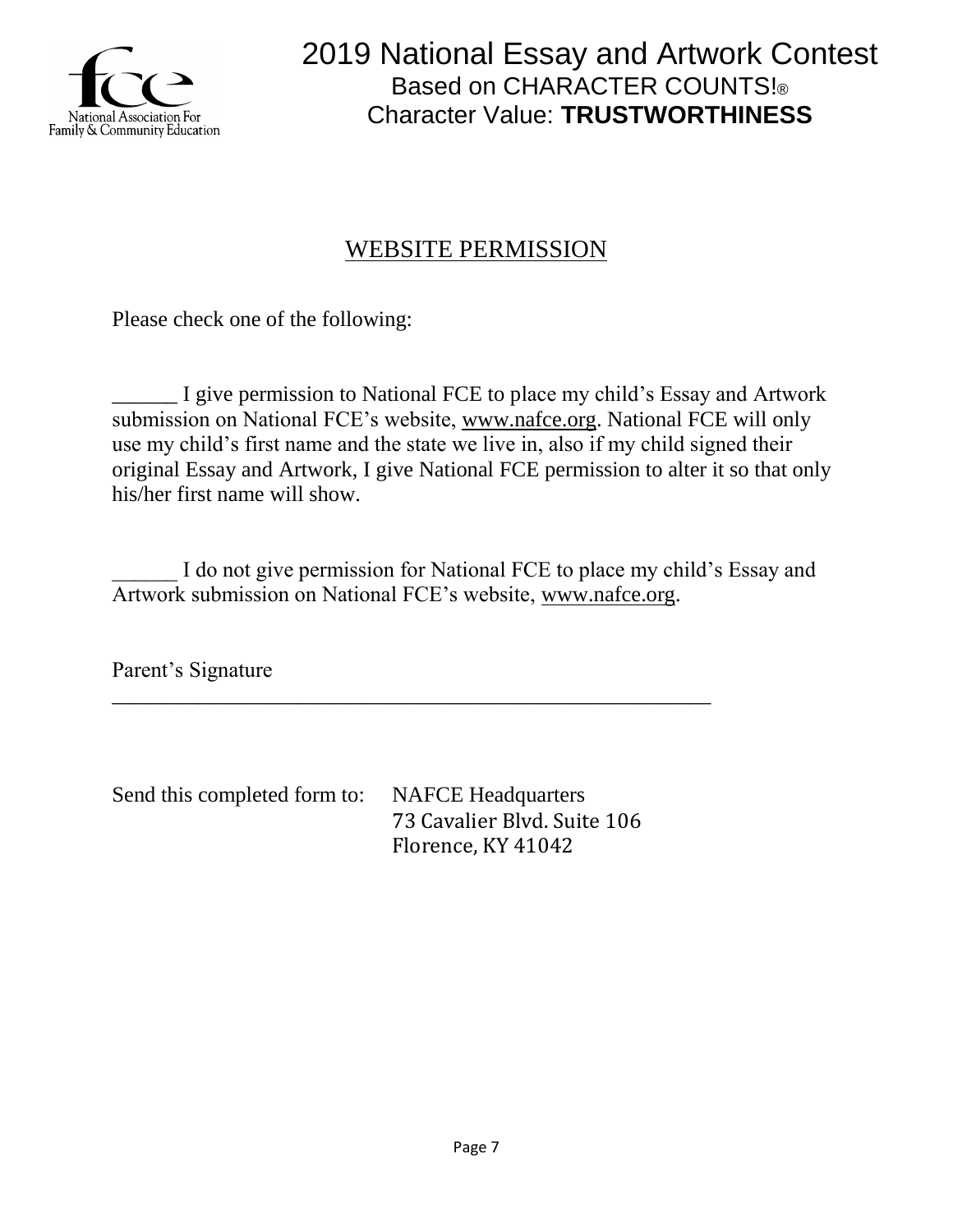

# JUDGING INSTRUCTIONS

### **Dear Judge,**

On behalf of the National Association Family & Community Education, we thank you for being an important part of our literacy project. It would not be a success without the time you so graciously give. If at any time during the judging process you need assistance or have questions, please feel free to contact me.

#### **GENERAL INSTRUCTIONS:**

A judging sheet has been provided. The theme of the essay and hand drawn picture is **TRUSTWORTHINESS.** After scoring the entries, please attach the judging sheet to both the story and the drawing with a paper clip – please do not staple. First, second, and third place winners are to be selected. After judging and selecting the winners, please notify your local FCE representative to pick up the entries and judging sheets. DO NOT NOTIFY THE WINNER. The state or county will make an announcement and present the award.

### **THE CONTEST CRITERIA:**

- 1. Any  $4<sup>th</sup>$  grade level student in a public, private, or home school is eligible.
- 2. Entries are to include a short story and a hand drawn picture. Use #2 lead pencil for both.

#### **Do not color the picture.**

#### **Do not fold the picture.**

Essay and picture should reflect the characteristics of **TRUSTWORTHINESS.** For drawings, use unlined, white paper approximately 8 ½ x 11**.** For essays, use lined, white paper approximately  $8\frac{1}{2} \times 11$ . The essay should be a minimum of 50 words.

3. Students should write their name, date, his or her teacher's name, and the name of the school, or homes schooled, on the back of the picture and at the bottom of the essay.

We ask that you do not write or mark on the entries as it may be judged at a higher level.

Again, we thank you for your time.

Sincerely,

Name

Phone Number

Address **Example 20** City **Contract Contract Contract Contract Contract Contract Contract Contract Contract Contract Contract Contract Contract Contract Contract Contract Contract Contract Contract Contract Contract Contra**